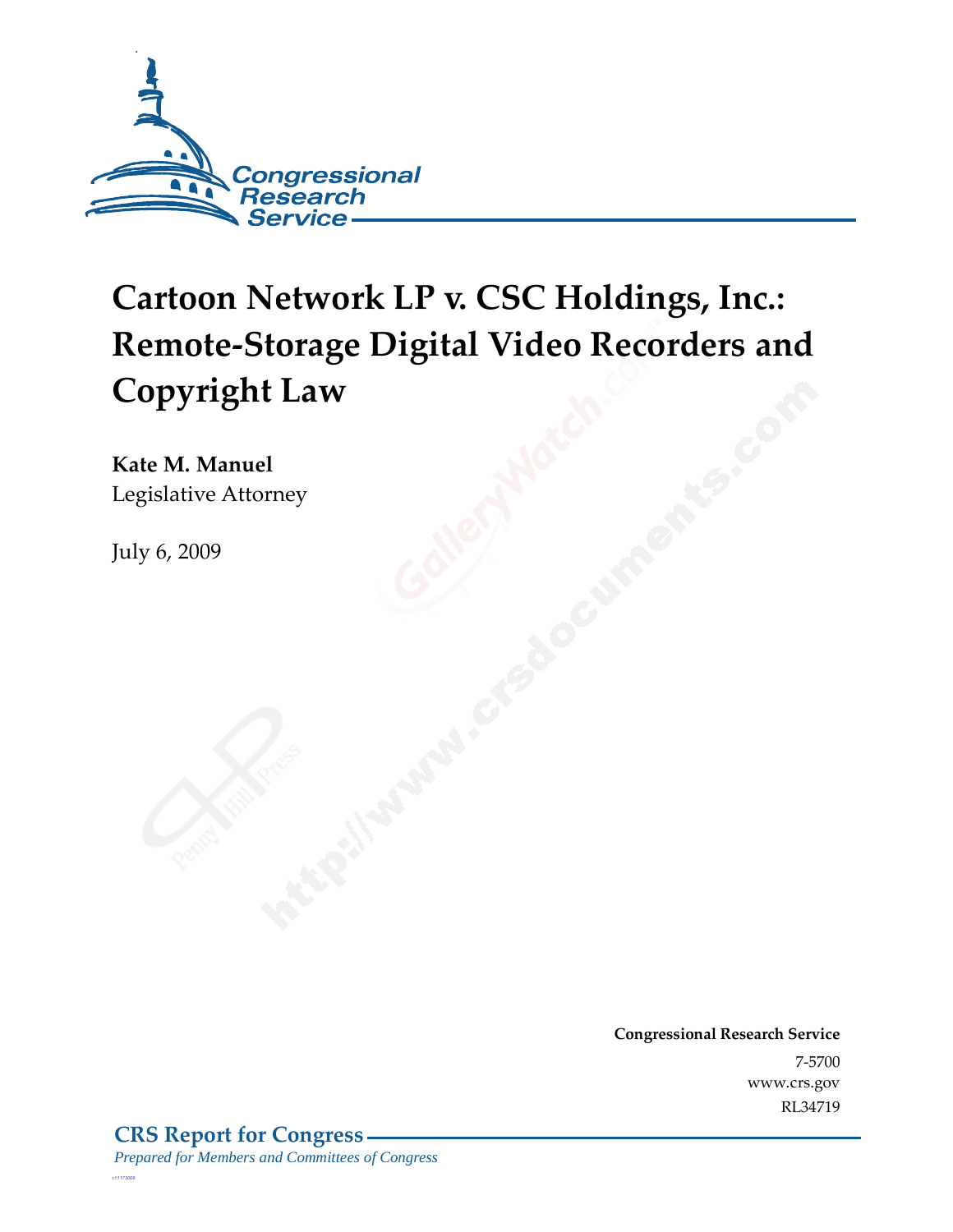# **Summary**

.

The time-shifting technologies that consumers use to record television programs as they are broadcast and to play them back later have long prompted allegations of copyright infringement from broadcast networks and movie studios. However, as the technologies have evolved and lawsuits against their manufacturers have been resolved, the nature of the copyright claims has changed. In 2006, broadcasters and studios sued Cablevision over its proposed remote-storage digital video recording service, which would allow consumers to record and play back broadcast content using Cablevision's facilities instead of in-home devices. Because the recordings were made at Cablevision's facilities and the playbacks were transmitted from there, content owners claimed direct infringement of their reproduction and public performance rights. Previously, copyright holders had claimed contributory or vicarious infringement by manufacturers of recording devices.

In 2007, a federal district court in New York found for the plaintiffs and enjoined Cablevision from operating its proposed recording service, holding that (1) the unauthorized buffer and playback copies made when recording broadcast programming were infringing reproductions, and (2) the unauthorized transmissions of playback copies to consumers were infringing public performances.

In 2008, the U.S. Court of Appeals for the Second Circuit reversed the district court. It found that neither buffer nor playback copies infringed content owners' reproduction rights. According to the appellate court, the buffer copies were non-infringing because they were embodied too briefly for fixation to occur and to count as "copies" under the Copyright Act. The playback copies were similarly non-infringing because Cablevision's customers, not Cablevision, created them. Additionally, the Second Circuit found that Cablevision's transmission of playback copies to consumers did not infringe content owners' public performance rights. The transmissions were non-infringing because Cablevision made individualized copies of every television show for each recording customer and customers could view only "their" copies.

Beyond clarifying the nature of infringing reproductions and public performances under the Copyright Act, the Second Circuit's *Cartoon Network* decision, coupled with the Supreme Court's subsequent denial of certiorari in the case, paves the way for Cablevision to market the first-ever remote-storage digital video recording service. This effect of the *Cartoon Network* decision could potentially be undercut by the parties' failure to allege contributory infringement, vicarious infringement, or fair use, as well as by the fact that the decision is binding precedent only within the Second Circuit. However, to the degree that courts in other circuits follow the Second Circuit, they may view remote-storage digital video recorders as successors to video cassette recorders and set-top-storage digital video recorders, protecting manufacturers of the latest time-shifting technologies from liability for copyright infringement.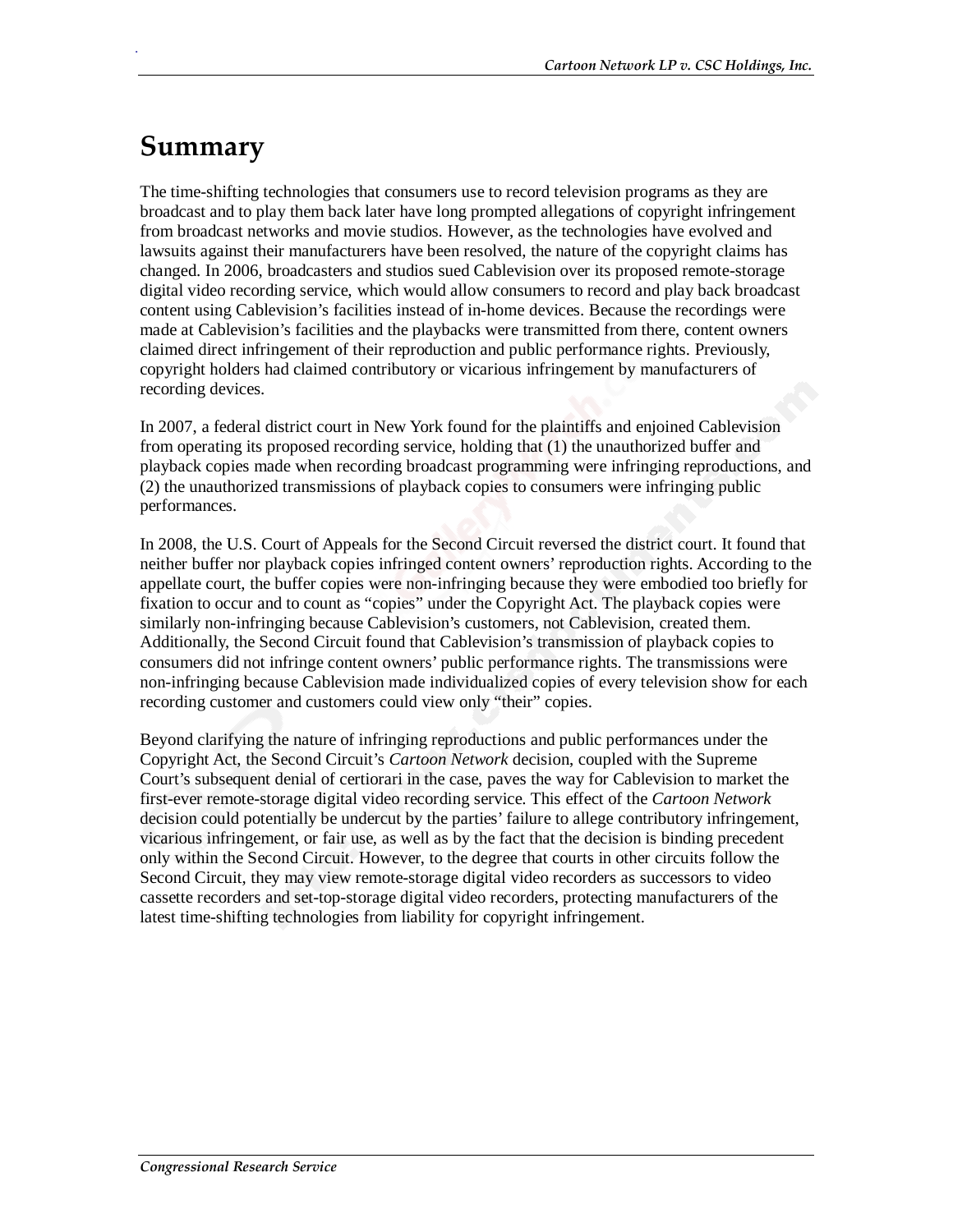# **Contents**

.

| Reproduction under the Copyright Act: The Meaning of "Fixation" and "Copies" 5 |  |
|--------------------------------------------------------------------------------|--|
|                                                                                |  |
| Public Performance under the Copyright Act: The Agent of Transmission with RS- |  |
|                                                                                |  |
|                                                                                |  |
|                                                                                |  |

## **Tables**

### **Contacts**

|--|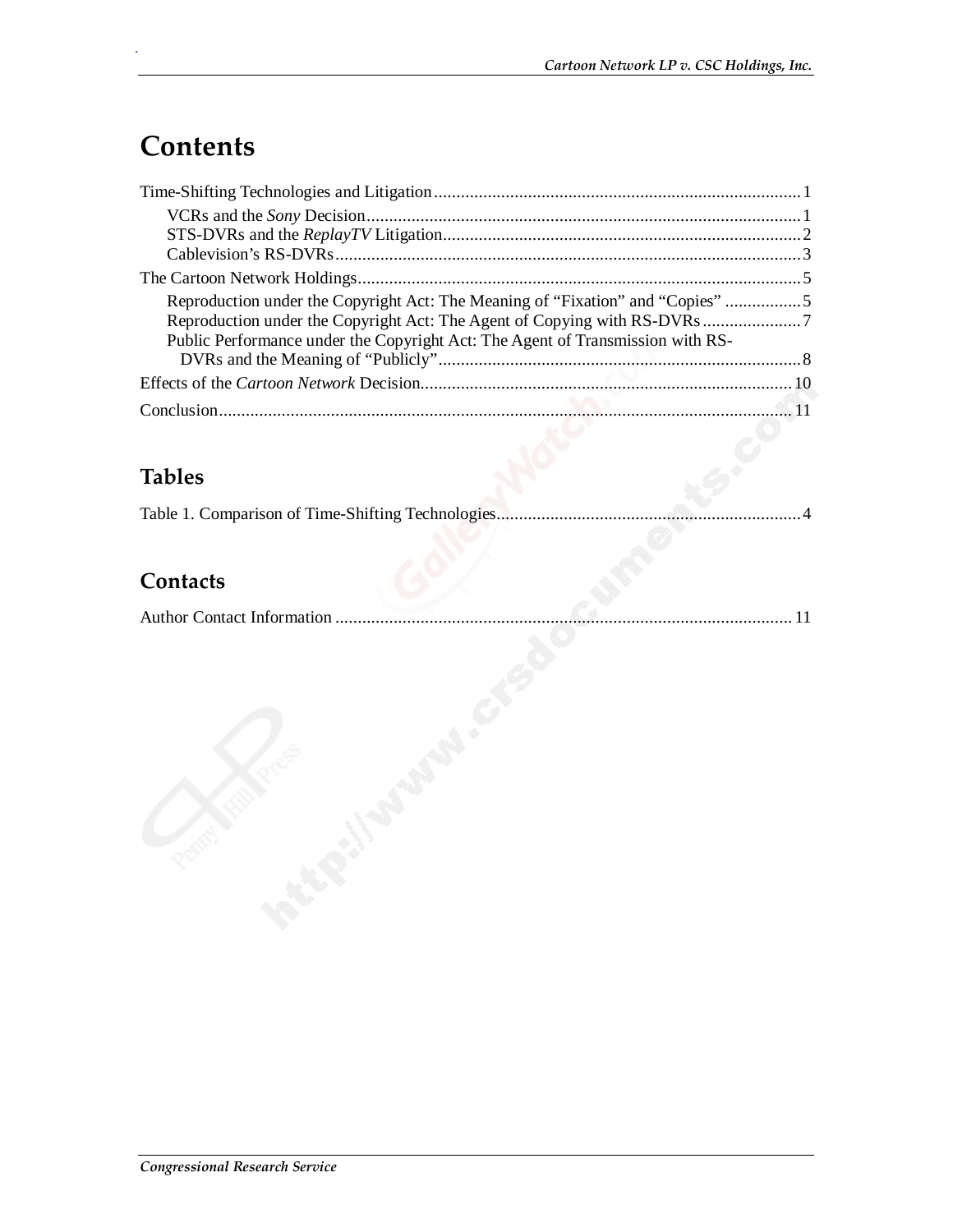n *Cartoon Network LP v. CSC Holdings, Inc*., a three-judge panel of the U.S. Court of Appeals for the Second Circuit held that Cablevision's proposed remote-storage digital video recording (RS-DVR) service did not directly infringe the reproduction or public performance In Cartoon Network LP v. CSC Holdings, Inc., a three-judge panel of the U.S. Court of Appeals for the Second Circuit held that Cablevision's proposed remote-storage digital vide recording (RS-DVR) service did not directly copyright holders have exclusive rights to reproduce their works in copies and to perform motion pictures or other audiovisual works publicly.<sup>2</sup> Network broadcasters, cable broadcasters, and movie studios argued that Cablevision's proposed service would infringe these rights by creating unauthorized, unlicensed, and therefore infringing buffer and playback copies of their programs and transmitting the playback copies to customers.<sup>3</sup> Although the U.S. District Court for the Southern District of New York agreed with the copyright holders and permanently enjoined Cablevision from operating its RS-DVR service on March 22,  $2007<sup>4</sup>$ , the Second Circuit reversed on August 4, 2008. The Second Circuit's decision clarifies the nature of infringing reproduction and public performance under the Copyright Act and, coupled with the Supreme Court's subsequent denial of certiorari in the case, paves the way for commercial introduction of the latest technology for time-shifted viewing of television programming.

# **Time-Shifting Technologies and Litigation**

RS-DVR is the latest technology enabling consumers to "time shift" televison programming by recording content at the time it is broadcast for future viewing. Video cassette recorders (VCRs) and set-top storage DVRs (STS-DVRs) offer similar capabilities. However, each of these technologies operates differently and has been subject to differing allegations of copyright infringement. Because the various time-shifting technologies and the cases resolving copyright claims against them underlie the *Cartoon Network* decision, they are briefly reviewed here.

#### **VCRs and the** *Sony* **Decision**

A VCR is a device that consumers connect to their television sets in order to record audio and video content onto magnetic tape for future playback.<sup>5</sup> When Sony began selling its Betamax VCR in the 1970s, Universal Studios and Walt Disney sued Sony for contributory copyright infringement.<sup>6</sup> Universal and Disney had licensed broadcasters to transmit their copyrighted programs to the public, but had not authorized or licensed Sony or members of the general public to make copies of them.<sup>7</sup> Universal and Disney worried that consumers' unauthorized, unlicensed

1

<sup>&</sup>lt;sup>1</sup> Cartoon Network LP, LLLP v. CSC Holdings, Inc., 536 F.3d 121 (2d Cir. 2008), *rev'g* Twentieth Century Fox Film Corp. v. Cablevision Sys. Corp., 478 F. Supp. 2d 607, 624 (S.D.N.Y. 2007). CSC Holdings is Cablevision's operating company. Company Overview: CSC Holdings, Inc., *Hoover's* (2008), *available at* http://www.hoovers.com/cscholdings/—ID\_\_108770—/free-co-factsheet.xhtml.

 $2$  17 U.S.C. § 106 (1) & (4).

<sup>3</sup> Cartoon Network, 536 F.3d at 124. Copyright holders involved in the *Cartoon Network* litigation were the Cartoon Network, CNN, Twentieth Century Fox, Universal City Studio, Paramount, Disney, CBS, ABC, and NBC. *Id*. at 121- 22.

<sup>4</sup> Twentieth Century Fox, 478 F. Supp. 2d at 624.

<sup>5</sup> How VCRs Work, *How Stuff Works* (2008), *available at* http://electronics.howstuffworks.com/vcr.htm.

<sup>6</sup> Sony Corp. of Am. v. Universal City Studios, Inc., 464 U.S. 417 (1984).

<sup>7</sup> *Id*. at 447.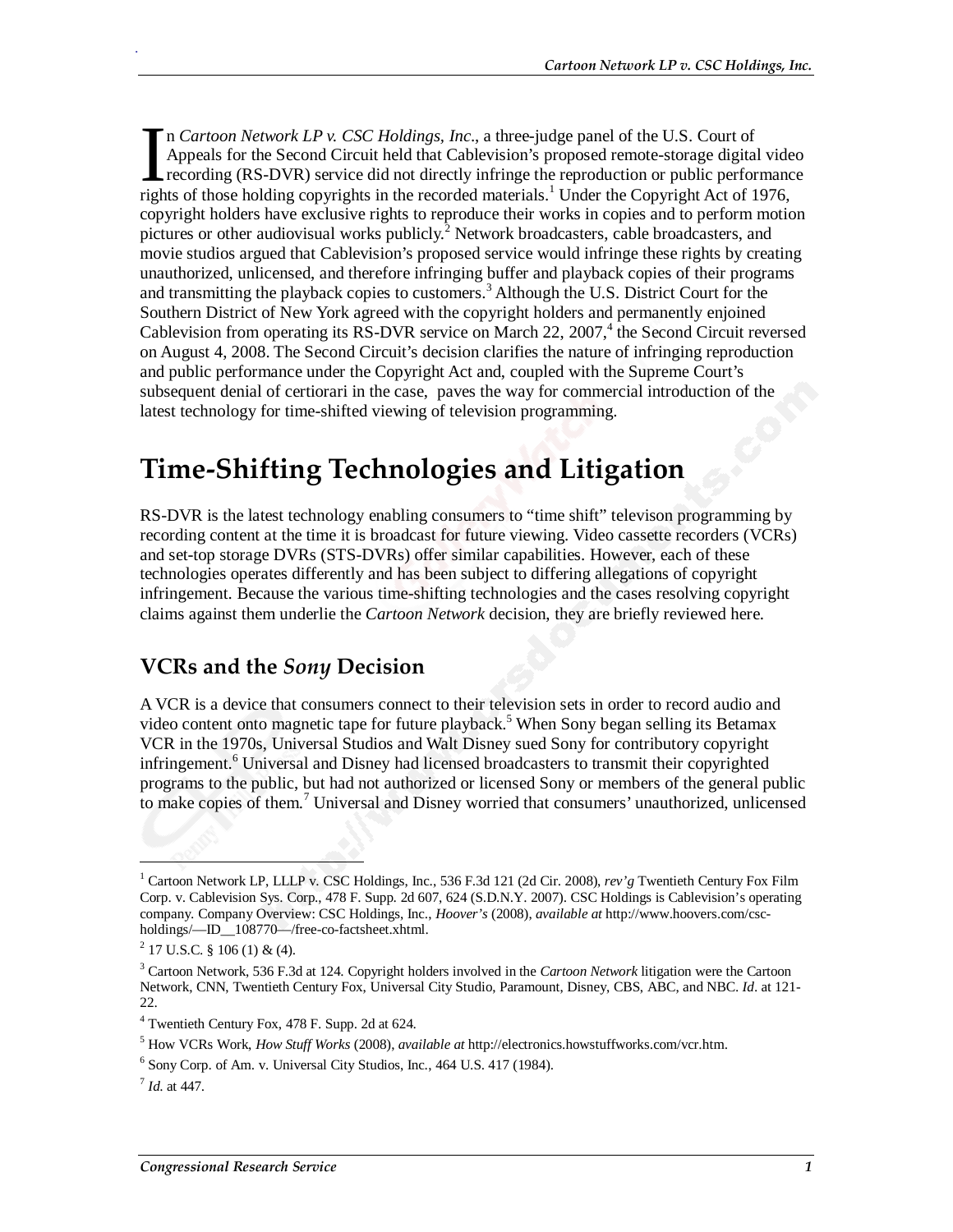copying could harm them by diminishing the audience for original broadcasts and thereby decreasing ratings and advertising rates.<sup>8</sup>

In their lawsuit against Sony, Universal and Disney argued (1) that consumers infringed the companies' exclusive rights to reproduce their programming by recording TV programs with the Betamax VCR and (2) that Sony should be liable for consumers' infringement because it made the Betamax available to consumers.<sup>9</sup> The U.S. Supreme Court disagreed, however. The Court first found that consumer recording of broadcast television was a non-infringing fair use because consumer time-shifting of television viewing did not demonstrably harm content owners, whose shows were still watched, albeit at different times than their scheduled broadcast times.<sup>10</sup> The Court further found that Sony was not liable for contributory infringement merely for manufacturing or selling the Betamax because "the sale of copying equipment ... does not constitute contributory infringement if the product is widely used for legitimate, unobjectionable purposes."<sup>11</sup>

#### **STS-DVRs and the** *ReplayTV* **Litigation**

In the early 2000s, STS-DVRs began to replace VCRs. STS-DVRs resemble VCRs in that they are devices that consumers purchase from manufacturers, install in their homes, connect to their televisions, and use to record broadcasts for later viewing. Their main difference from VCRs is that they record broadcasts in digital rather than analog format.<sup>12</sup> Digital recording brought two other changes that concerned content owners, though. Digital recording and replay devices can be programmed to automatically skip television commercials.<sup>13</sup> They can also make and distribute perfect digital copies of broadcast content.<sup>14</sup> Both these features of STS-DVRs suggested, at least to broadcasters and movie studios, that the harm caused by unauthorized, unlicensed consumer recording with STS-DVRs was greater than that with VCRs. Thus, when broadcasters and movie studios sued early STS-DVR manufacturers ReplayTV and SonicBlue alleging contributory and vicarious copyright infringement, they hoped for different judicial findings on (1) whether consumers' time-shifting recordings were infringing and (2) whether the manufacturers of consumers' recording devices were liable for consumers' conduct.<sup>15</sup> Consumers intervened in the case to establish that their use of STS-DVRs was non-infringing,<sup>16</sup> and the parties eventually

1

<sup>&</sup>lt;sup>8</sup> *Id.* at 452-53.<br><sup>9</sup> *Id.* at 420.

<sup>10</sup> *Id*. at 447-55.

<sup>&</sup>lt;sup>11</sup> *Id.* at 442.<br><sup>12</sup> How DVRs Work, *How Stuff Works* (2008), *available at* http://electronics.howstuffworks.com/dvr.htm.

<sup>&</sup>lt;sup>13</sup> Complaint, Paramount Pictures Corp. v. ReplayTV, Case Number: 2:01-CV-09358-FMC-E (C.D. Cal. 2001), at ¶ 9.  $14$  *Id.* at ¶ 14.

<sup>&</sup>lt;sup>15</sup> *Id.* at **[1]** 57-72. Plaintiffs' claim of contributory infringement was premised on the allegations that ReplayTV and SonicBlue (1) knew, or had reason to know, that consumers violated plaintiffs' reproduction and distribution rights when consumers used STS-DVRs to make unauthorized copies of plaintiffs' shows and (2) actively participated in consumers' infringement by inducing, causing, or contributing to it by making STS-DVRs available to consumers. Plaintiffs' claim of vicarious infringement was similarly premised on the allegations that defendants (1) had direct financial interests in consumers' infringement, because they sold STS-DVRs to consumers, and (2) were able to control consumers' infringing recording, even if they did not know of or directly participate in it, because they determined the technological capabilities of the devices they manufactured.

<sup>&</sup>lt;sup>16</sup> Newmark v. Turner Broad. Network, 226 F. Supp. 2d 1215, 1223 (2002) (granting consolidation of consumers' suit with the ReplayTV suit).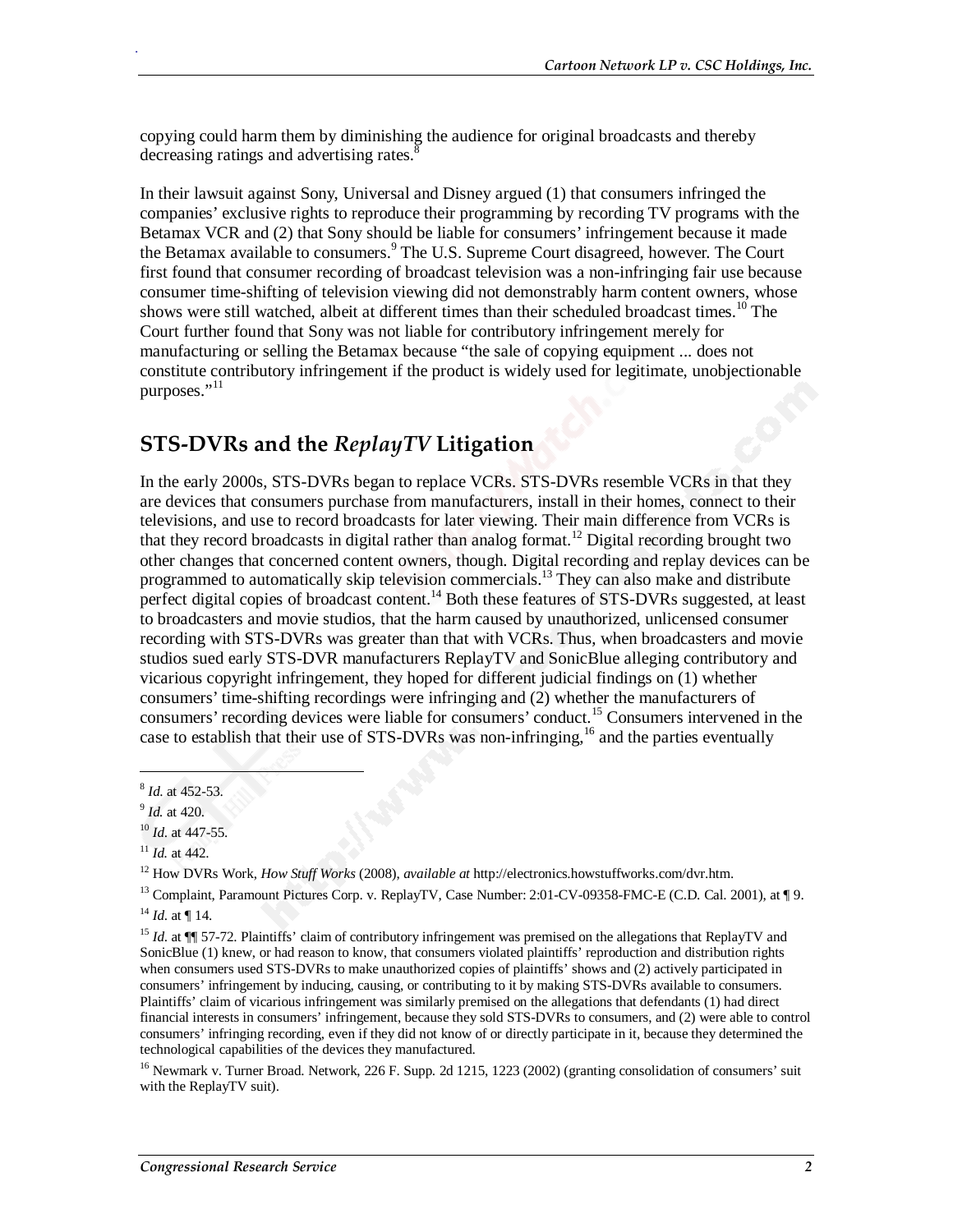settled without a judicial decision addressing whether STS-DVRs, like their VCR predecessors, are non-infringing time-shifting technologies. $17$ 

#### **Cablevision's RS-DVRs**

.

In 2006, Cablevision, a telecommunications and entertainment company, announced plans to add RS-DVR service to the array of high-speed Internet, digital cable TV, and digital telephone services that it offers to consumers.<sup>18</sup> RS-DVRs differ from traditional STS-DVRs because consumers do not need to install devices or wiring in their homes to record or store broadcast content. They need only a remote control and a set-top receiver to select programming for recording and to play it back. All recordings are made and stored using the facilities of the RS-DVR provider, a technical development that analysts projected could double the market for  $DVRs.$ <sup>19</sup>

Cablevision's RS-DVR service, in particular, is designed so that each user creates and views separate copies of each television program that Cablevision broadcasts.<sup>20</sup> Cablevision takes the stream of data—digitally representing the broadcast content—and splits it into two streams as "live" transmission begins. $^{21}$  The first stream is transmitted to Cablevision subscribers in real time, as the show airs. $\frac{z_2}{z_1}$  The second stream is sent to a buffer, or an area of computer memory used to store data temporarily. The buffer retains up to 1.2 seconds of each program at a time while Cablevision's computers determine whether any customers requested recording of the program.<sup>23</sup> If a customer requested recording, the second stream is sent to a second buffer, from which the program is copied to the customer's hard-drive storage space on Cablevision's computers for future playback.<sup>24</sup> The customer can request that this recording be transmitted for viewing at any time after the program's broadcast begins.<sup>25</sup>

Cablevision had licenses with the broadcasters and networks allowing it to transmit their copyrighted programming to consumers "live."<sup>26</sup> It did not have licenses to make buffer or playback copies, or to transmit playback copies to consumers.

Corporations owning copyrights in broadcast content argued that Cablevision's RS-DVR service would infringe their reproduction and public performance rights by making unauthorized and unlicensed buffer and playback copies of television programs and by engaging in unauthorized

<sup>&</sup>lt;sup>17</sup> Final Judgment, Paramount Pictures Corp. v. ReplayTV, Case Number: CV 01-09358 FMC (Ex) (S.D.N.Y. Aug. 25, 2006), at ¶ 1 (granting dismissal by stipulation of the parties).

<sup>18</sup> Cablevision, *Products and Services*, 2008, *available at* http://www.cablevision.com/.

<sup>19</sup> *See, e.g.*, Larry Neumeister, Court Win for Remote Storage DVR, *The Seattle Times*, Aug. 5, 2008, at E1; John Consoli, Magna: DVR Usage Climbs, 18 *Mediaweek* 10 (2008).

<sup>20</sup> *See, e.g.,* Declaration of Stephanie Mitchko in Support of Defendants' Motion for Summary Judgment, Twentieth Century Fox Film Corp. v. Cablevision Sys. Corp. (C.D. Cal. 2006), at  $\mathbb{T}$  29 ("[I]f 1000 customers elect to record the February  $25<sup>th</sup>$  9:00 p.m. showing of Desperate Housewives, 1000 separate and distinct copies of that specific showing are made, each copy uniquely associated by identifiers with the set-top box of the customer who made the copy.").

 $21$  Cartoon Network, 536 F.3d at 124.

<sup>22</sup> *Id.*

<sup>23</sup> *Id.*

<sup>24</sup> *Id*.

 $^{25}$  *Id.* 

<sup>26</sup> *Id*. at 125.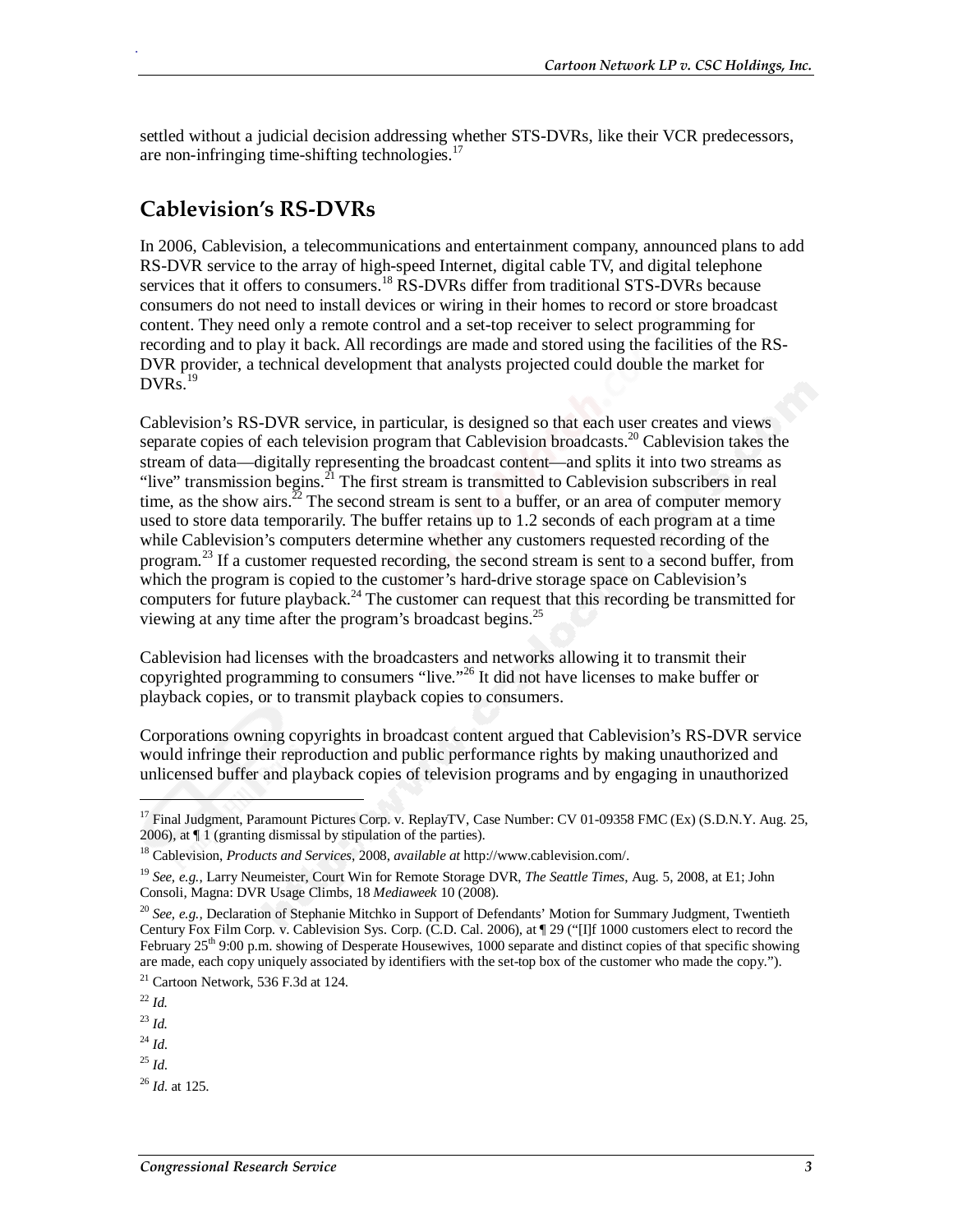and unlicensed transmission of playback copies to customers.<sup>27</sup> They sued to enjoin Cablevision's operation of its RS-DVR service.28 Although Cablevision's customers were engaging in an activity—time-shifted viewing of broadcast television—protected under *Sony*, the technologies and legal claims involved differed from those in earlier VCR and STS-DVR cases. Cablevision did not sell devices to consumers that they used to copy and play back broadcast content in their homes; rather, it used its facilities to record, store, and transmit playback copies for consumers. Additionally, the Cablevision plaintiffs alleged direct copyright infringement, or unlawful activity by Cablevision itself, not contributory or vicarious infringement, as in *Sony* and *Paramount*. 29 Cablevision further agreed not to assert a fair-use defense in the litigation.<sup>30</sup>

| <b>Technology</b>              | <b>Distinguishing Features</b>                                                                         | <b>Allegations of Infringement</b>                                                                                     | <b>Outcome of Litigation</b>                                                                                                               |
|--------------------------------|--------------------------------------------------------------------------------------------------------|------------------------------------------------------------------------------------------------------------------------|--------------------------------------------------------------------------------------------------------------------------------------------|
| <b>VCR</b>                     | * Set-top boxes purchased<br>from manufacturers, installed<br>and operated in-home                     | * Contributory infringement of<br>the reproduction right, alleged<br>against VCR manufacturer                          | * Supreme Court held that<br>time-shifting consumer<br>recording with a VCR is non-<br>infringing                                          |
|                                | * Analog copies                                                                                        |                                                                                                                        | * Supreme Court held that the<br>manufacturer is not liable for<br>devices with substantial non-<br>infringing uses                        |
| STS-DVR                        | * Set-top boxes purchased<br>from manufacturers, installed<br>and operated in home<br>* Digital copies | * Contributory infringement of<br>the reproduction and distribution<br>rights, alleged against STS-DVR<br>manufacturer | * Ninth Circuit dismissed<br>without judgment on the<br>merits                                                                             |
|                                |                                                                                                        | * Vicarious infringement of the<br>reproduction and distribution<br>rights, alleged against STS-DVR<br>manufacturer    |                                                                                                                                            |
| Cablevision's<br><b>RS-DVR</b> | * Consumers record and<br>save broadcast programming<br>on Cablevision's equipment                     | * Direct infringement of the<br>reproduction and public<br>performance rights, alleged<br>against RS-DVR manufacturer  | * Second Circuit held that<br>buffer copies lasting 1.2<br>seconds do not infringe the<br>reproduction right<br>* Second Circuit held that |
|                                | * Digital copies                                                                                       |                                                                                                                        |                                                                                                                                            |
|                                |                                                                                                        |                                                                                                                        | customers make the playback<br>copies with RS-DVRs                                                                                         |
|                                |                                                                                                        |                                                                                                                        | * Second Circuit held that<br>transmission of playback<br>copies does not infringe the<br>public performance right                         |

|  | Table 1. Comparison of Time-Shifting Technologies |
|--|---------------------------------------------------|
|  |                                                   |

<sup>28</sup> *Id*.

<u>.</u>

.

 $^{29}$  *Id.* 

<sup>30</sup> *Id*.

**Source: Congressional Research Service** 

<sup>27</sup> *Id*. at 124.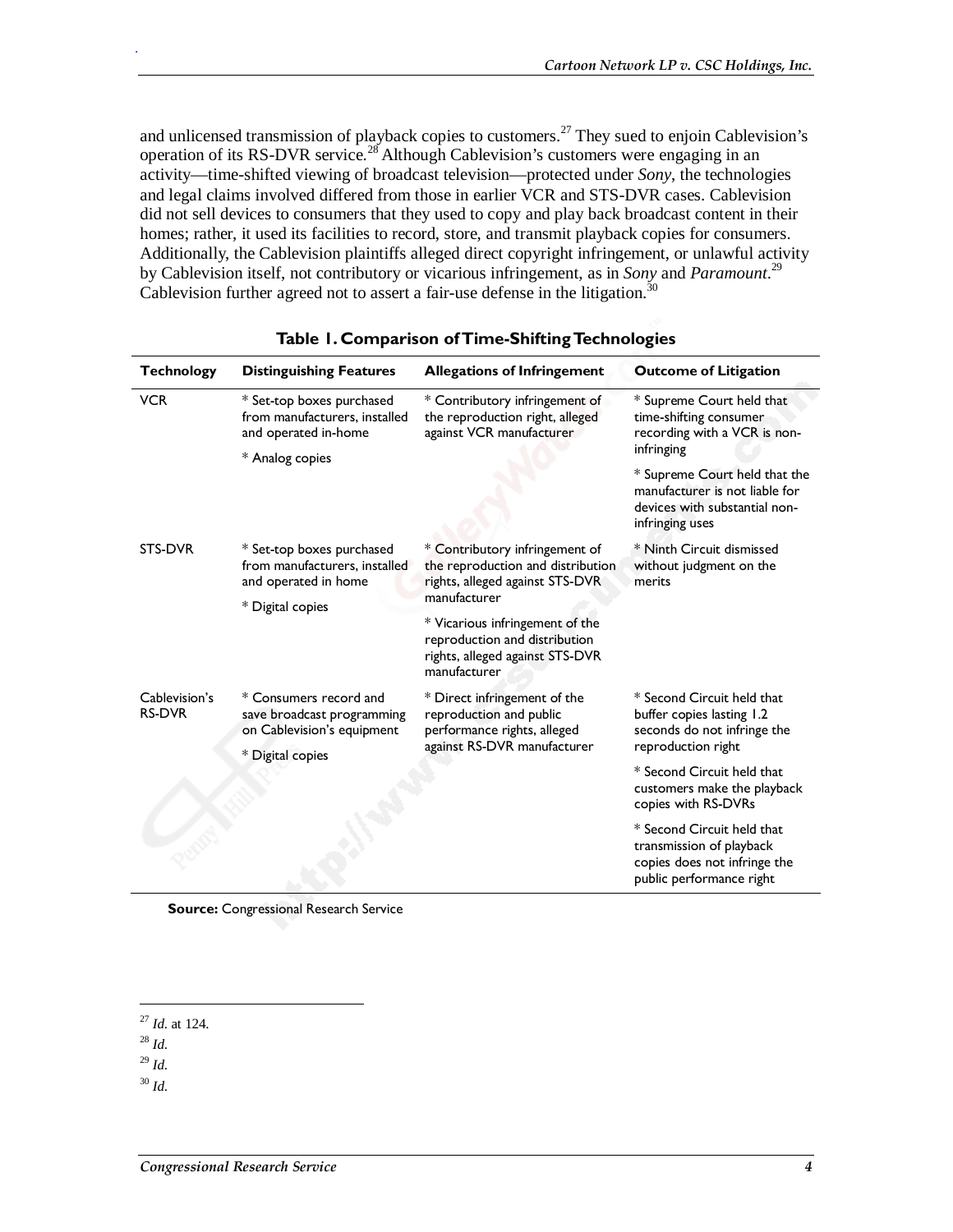# **The Cartoon Network Holdings**

The district court in the *Cartoon Network* case sided with the copyright holders, finding that unauthorized buffer and playback copies were infringing reproductions and that unauthorized transmissions of playback copies to RS-DVR customers were infringing public performances.<sup>31</sup> The circuit court disagreed, however, because of its interpretation of the nature of infringing reproductions and public performances under the Copyright Act.<sup>32</sup>

### **Reproduction under the Copyright Act: The Meaning of "Fixation" and "Copies"**

The Copyright Act grants copyright owners the exclusive right "to reproduce the copyrighted work in copies."<sup>33</sup> The word "reproduce" is not defined within the act, but the word "copies" is.<sup>34</sup> Copies are "material objects, other than phonorecords, in which a work is fixed by any method now known or later developed, and from which the work can be perceived, reproduced, or otherwise communicated, either directly or with the aid of a machine or device."<sup>35</sup> The act further defines the term "fixed," used within the definition of "copies," as follows:

A work is "fixed" in a tangible medium of expression when its embodiment in a copy or phonorecord, by or under the authority of the author, is sufficiently permanent or stable to permit it to be perceived, reproduced, or otherwise communicated for a period of more than transitory duration. A work consisting of sounds, images, or both, that are being transmitted, is "fixed" for purposes of this title if a fixation of the work is being made simultaneously with its transmission.<sup>36</sup>

The meanings of "embodiment" and "for a period of more than transitory duration" are not specified within the act but are key to the definition of "fixation."<sup>37</sup> In short, fixation requires embodiment for a more-than-transitory duration, and without fixation, there cannot be "copies" under the Copyright Act or infringing reproduction.

The first claim of the *Cartoon Network* plaintiffs was that Cablevision infringed their copyrights by reproducing their programs when making unauthorized, unlicensed buffer copies prior to recording content for Cablevision customers.<sup>38</sup> Embodiment was not at issue, given the facts of the case, because "every second of an entire work [was] placed, one second at a time, in the buffer," from which it was copied.<sup>39</sup> Whether the embodiment was for a period of more than

1

 $31$  Twentieth Century Fox, 478 F. Supp. 2d at 621-22, 624.

<sup>32</sup> Cartoon Network, 536 F.3d at 126-40.

<sup>33 17</sup> U.S.C. § 106(1).

<sup>34 17</sup> U.S.C. § 101.

<sup>35</sup> *Id*.

<sup>36</sup> *Id*.

<sup>37</sup> *See, e.g.,* Melville B. Nimmer & David Nimmer, 2 *Nimmer on Copyright* § 8.02 (2006) (discussing embodiment and duration in relation to the reproduction right); U.S. Copyright Office, *DMCA Section 104 Report* 109-114 (2001), *available at* http://www.copyright.gov/reports/studies/dmca/sec-104-report-vol-1.pdf (same).

 $38$  Cartoon Network, 536 F.3d at 127-30; Twentieth Century Fox, 478 F. Supp. 2d at 621-22.

 $39$  Cartoon Network, 536 F.3d at 129 (noting that embodiment in a medium occurs whenever a work is capable of being copied from that medium for any amount of time).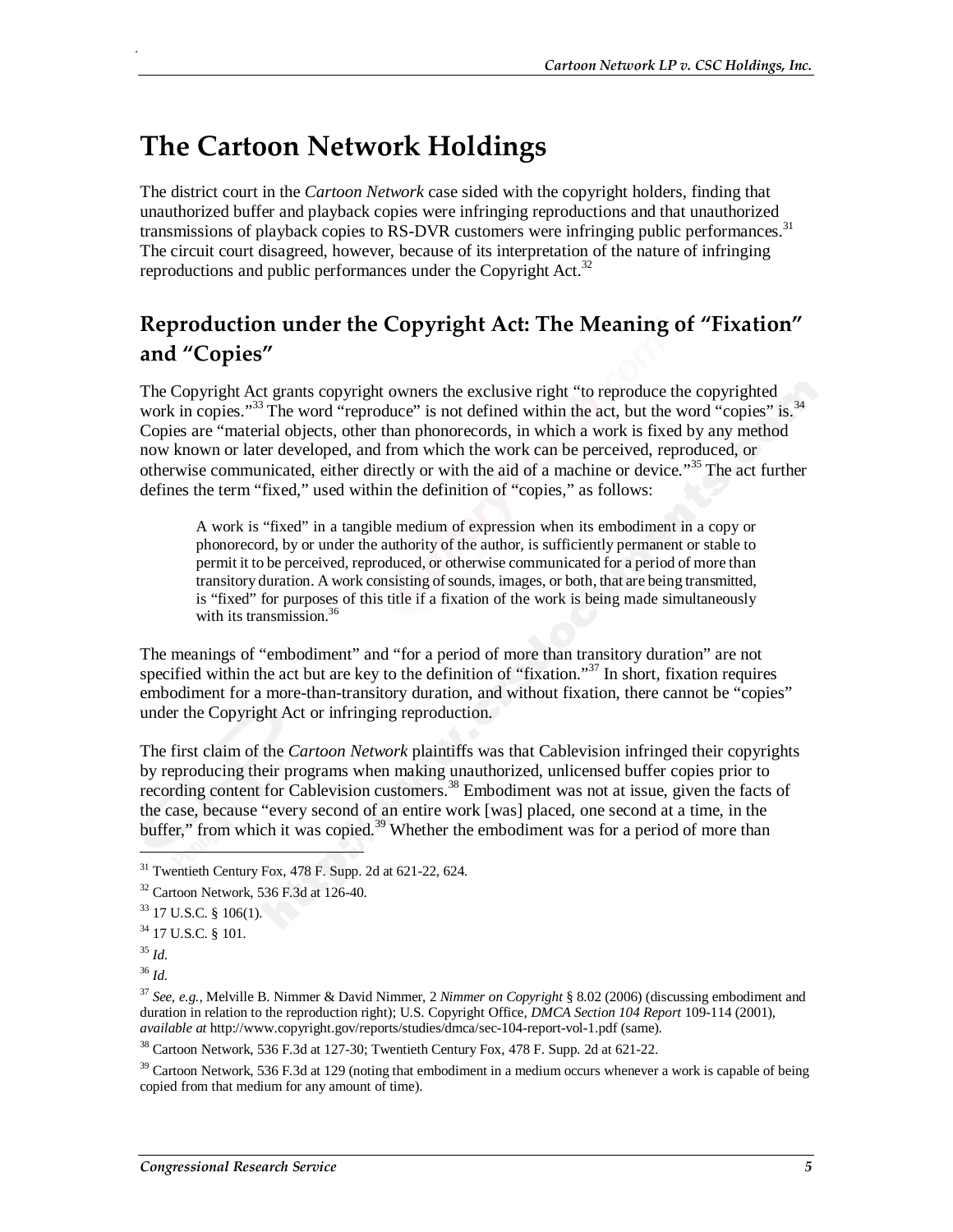transitory duration was disputed, however.<sup>40</sup> Both the plaintiffs and the district court, which found for the plaintiffs, relied upon case law suggesting that embodiment *per se* suffices for fixation.<sup>41</sup> The plaintiffs and the district court further relied upon a report from the U.S. Copyright Office stating that any duration requirement for fixation is met "[u]nless a reproduction manifests itself so fleetingly that *it cannot be copied*."<sup>42</sup> Cablevision, in contrast, argued that its buffer copies did not constitute "copies" under the Copyright Act because they were not fixed and thus were not embodied for a sufficient time.<sup>43</sup> Cablevision emphasized that its buffer copies existed for "no ... more than 1.2 seconds before being automatically overwritten."<sup>44</sup> Cablevision further argued that even assuming fixation, any "copies" were "otherwise de minimis" because they involved no more than 1.2 seconds of broadcast content.<sup>45</sup>

The Second Circuit found for Cablevision, holding that embodiment in a buffer for 1.2 seconds fails to qualify as embodiment for a more-than-transitory duration.<sup>46</sup> According to the Second Circuit, because embodiment was not for a more-than-transitory duration, no fixation occurred; no "copies" were made under the Copyright Act; and Cablevision engaged in no infringing reproduction with its buffer copies.<sup>47</sup>

The Second Circuit thus gave its answer to a question long discussed by copyright scholars: how long must a work be embodied for fixation to occur?<sup>48</sup> However, its answer may diverge from that of other federal circuits, some of which have indicated that copies existing in random access memory (RAM) for seconds or minutes are fixed and thus meet any duration requirement for embodiment.49 In *MAI Systems Corporation v. Peak Computer, Inc.*, for example, the Ninth Circuit found that a computer company created a "copy," for purposes of the Copyright Act, when its employee loaded copyrighted software into RAM for a very brief time in order to view system error logs and diagnose problems while repairing a computer.<sup>50</sup> The Second Circuit attempted to distinguish cases such as *MAI Systems* by noting that copies in RAM often exist for minutes as opposed to seconds and by reading prior cases to say that loading content into RAM may—but does not necessarily—result in infringing reproduction.<sup>51</sup> To the degree that other circuits

<u>.</u>

<sup>40</sup> *Id*. at 128; Twentieth Century Fox, 478 F. Supp. 2d at 621-22. 41 Twentieth Century Fox, 478 F. Supp. 2d at 621-22.

<sup>&</sup>lt;sup>42</sup> *Id.* ("[T]emporary copies ... are generally 'fixed' within the scope of the copyright owner's right of reproduction, so long as they exist for a sufficient amount of time to be capable of being copied, perceived or communicated."). <sup>43</sup> *Id*. at 621.

<sup>44</sup> Cartoon Network, 536 F.3d at 130.

<sup>45</sup> Twentieth Century Fox, 478 F. Supp. 2d at 621.

<sup>46</sup> Cartoon Network, 536 F.3d at 129-30.

<sup>47</sup> *Id*.

<sup>48</sup> *See, e.g.,* Stefan Hubanov, The Multifaceted Nature and Problematic Status of Fixation in U.S. Copyright Law, 11 *Intell. Prop. L. Bull.* 111 (2006); Douglas J. Masson, Fixation on Fixation: Why Imposing Old Copyright Law on New Technology Will Not Work, 71 *Ind. L. J.* 1049 (1996).

<sup>49</sup> *See, e.g.,* Stenograph L.L.C. v. Bossard Assoc., Inc., 144 F.3d 96, 100 (D.C. Cir. 1998); Triad Sys. Corp. v. Southeastern Express Co., 64 F.3d 1330, 1335 (9<sup>th</sup> Cir. 1995); MAI Systems Corp. v. Peak Computer, Inc., 991 F.2d 511, 518 (9<sup>th</sup> Cir. 1993); Marobie-FL., Inc. v. Nat'l Ass'n of Fire Equip. Distribs., 983 F. Supp. 1167, 1177-78 (N.D. Ill. 1997). Because RAM is a "volatile" form of computer memory, whose content is lost if power is switched off and which can be overwritten, it is like a buffer in temporarily storing data. How RAM Works, *How Stuff Works* (2008), *available at* http://computer.howstuffworks.com/ram3.htm.

<sup>50</sup> MAI Sys., 911 F.2d at 518.

<sup>51</sup> Cartoon Network, 536 F.3d at 128 (noting that the program in *MAI* was in RAM for seven minutes and stating "[w]e (continued...)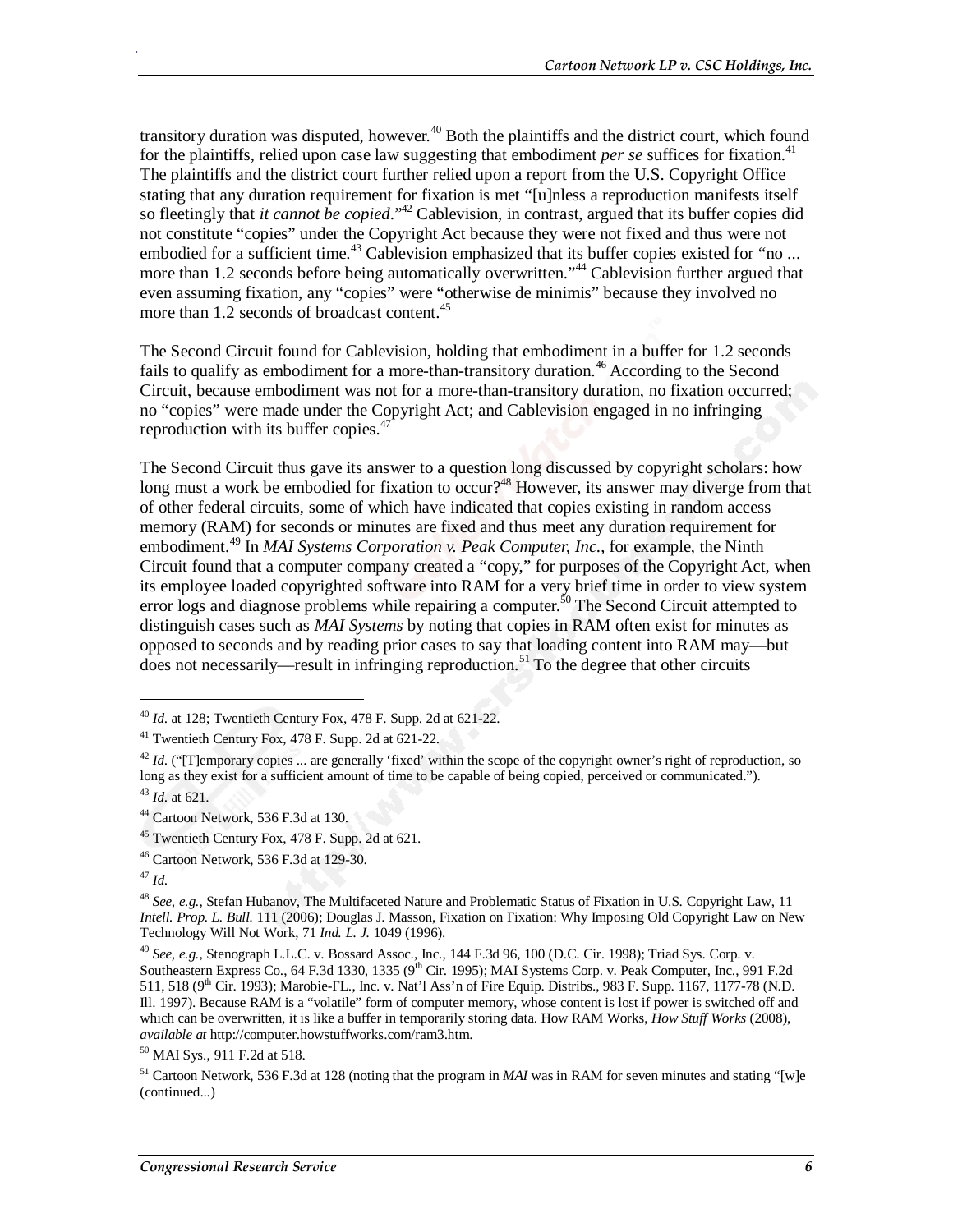disagree with the Second Circuit's interpretation of their cases here, though, *Cartoon Network* could presage a split of opinion within the federal district courts on the duration requirement for fixation.<sup>52</sup>

The Second Circuit did not reach Cablevision's suggestion that "any copies produced by buffering data would be de minimis."<sup>53</sup> Its failure to do so leaves open the possibility that future courts could find that buffer copies lasting longer than 1.2 seconds meet the duration requirement for fixation without being infringing reproductions.

### **Reproduction under the Copyright Act: The Agent of Copying with RS-DVRs**

The *Cartoon Network* plaintiffs further claimed that Cablevision infringed their reproduction rights by creating unauthorized and unlicensed playback copies and saving them on Cablevision hard drives for future viewing by customers.<sup>54</sup> Whether these copies violated broadcasters' exclusive rights to reproduce their works was not at issue here.<sup>55</sup> Rather, the parties and the courts focused upon Cablevision's role in creating the playback copies.<sup>56</sup> This focus resulted from the fact that the plaintiffs claimed direct infringement by Cablevision, and liability for direct infringement exists only when the defendants' own conduct "violates any exclusive rights of the copyright owner."57 If the defendants' own conduct does not violate an exclusive right, there can be no direct liability.<sup>58</sup> There can only be contributory or vicarious liability, or liability for any infringing conduct by third parties, which the parties had agreed not to assert here.<sup>59</sup> The key question thus became whether Cablevision or its customers made the playback copies.

The plaintiffs argued, and the district court agreed, that Cablevision made the copies and should be directly liable for infringement because the copies were unauthorized and unlicensed. $\frac{60}{2}$ Technological differences between VCRs, STS-DVRs and RS-DVRs were key to this argument.<sup>61</sup> The plaintiffs claimed that RS-DVRs differed from earlier time-shifting technologies because

1

<sup>(...</sup>continued)

construe *MAI Systems* and its progeny as holding that loading a program into a computer's RAM *can* result in copying").

 $52$  A recent District of Arizona case could allow the Ninth Circuit to reestablish the view that the time necessary for embodiment is *per se* more than transitory. *See* MDY Indus., LLC v. Blizzard Ent., Inc., 2008 U.S. Dist. LEXIS 53988 (D. Az. July 14, 2008), at \*11 (relying on *MAI Systems* in concluding that a copy stored in RAM for at least several seconds is sufficiently fixed to constitute a "copy" and an infringing reproduction under the Copyright Act).

<sup>53</sup> Cartoon Network, 536 F.3d at 130.

<sup>54</sup> Twentieth Century Fox, 478 F. Supp. 2d at 617-21.

<sup>55</sup> Cartoon Network, 536 F.3d at 130.

<sup>56</sup> Cartoon Network, 536 F.3d at 130-33; Twentieth Century Fox, 478 F. Supp. 2d at 617-21. By comparison, there was no dispute as to whether Cablevision made the buffer copies. *See* Cartoon Network, 536 F.3d at 127.

<sup>57 17</sup> U.S.C. § 501(a). Defendants' violation need not be knowing or intentional. Copyright infringement is a strict liability offense in that persons engaging in unlawful conduct are liable even without having specific knowledge or intent. Even strict liability offenses, however, require volitional conduct by the defendant for a finding of culpability. Cartoon Network, 536 F.3d at 133.

<sup>58</sup> Cartoon Network, 536 F.3d at 130.

<sup>59</sup> *Id*. at 124.

 $60$  Twentieth Century Fox, 478 F. Supp. 2d at 618.

 $61$  *Id.* at 618 ("[A]part from their time-saving functions, the RS-DVR and the VCR have little in common.").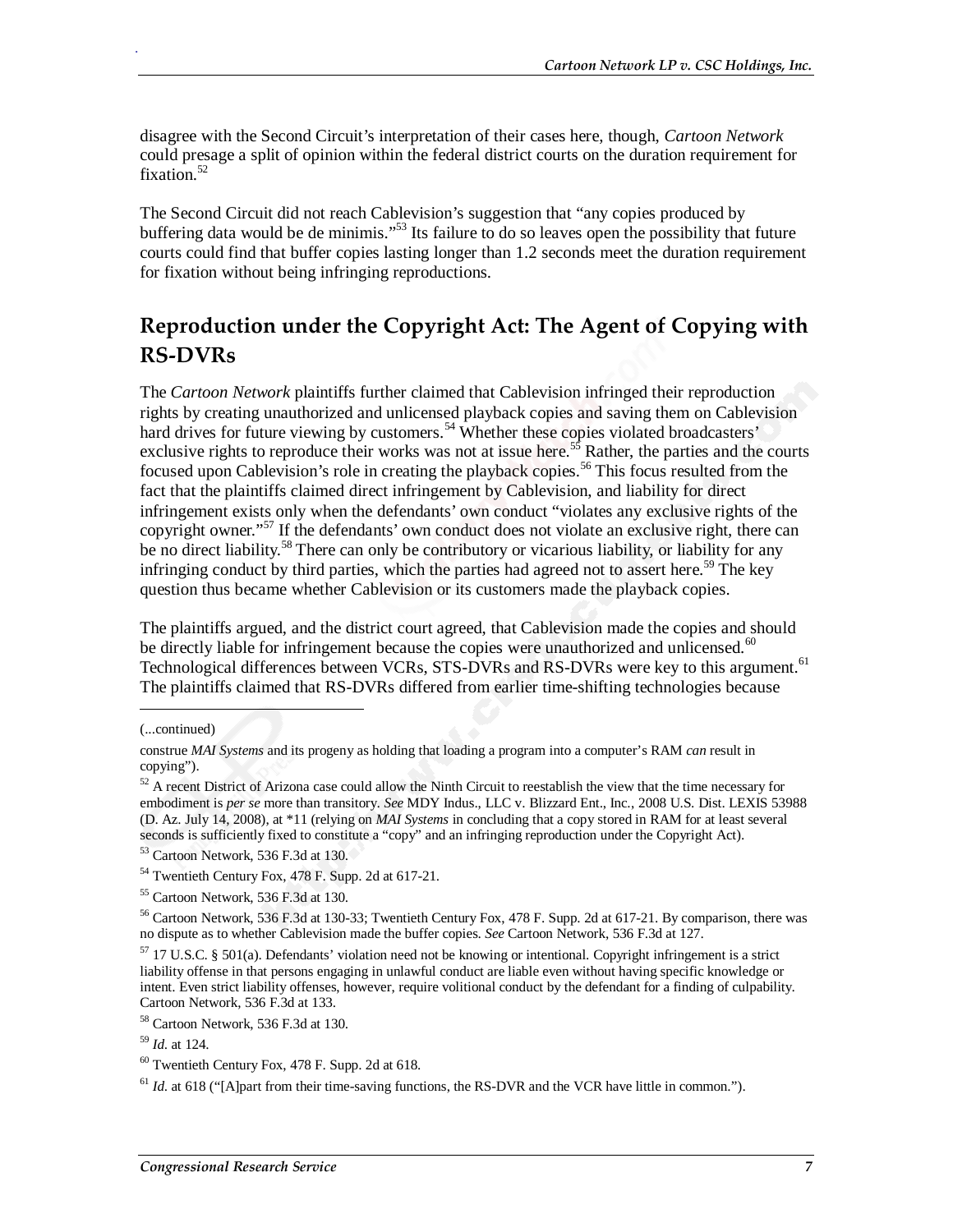they were not stand-alone devices that consumers purchased and installed in their homes.<sup>62</sup> Relatedly, plaintiffs claimed that RS-DVRs were different because Cablevision had an "ongoing participation" in the recording process because customers repeatedly transmitted recording requests to Cablevision's systems, which made and stored desired copies for them.<sup>63</sup> These differences convinced the district court that Cablevision's proposed RS-DVR offering was more like a Video-on-Demand (VOD) *service*, such as pay-per-view, which licenses all content it transmits and whose programs cannot be recorded on DVRs, <sup>64</sup> than a VCR *device*, used for recording broadcast television.<sup>65</sup> The district court thus found that Cablevision should be directly liable for copyright infringement.<sup>66</sup> Cablevision had argued that it  $(1)$  merely provided copying equipment on its premises for customer use, like a store with customer-operated photocopiers, and (2) its customers made the playback copies because their requests initiated the copying.<sup>6</sup>

Because the Second Circuit saw no fundamental difference between RS-DVRs and VCRs, it held that Cablevision's customers made the unauthorized and unlicensed playback copies.<sup>68</sup> The fact that customer actions—such as selecting shows for recording via remote controls and entering the commands to record—were necessary precursors to the making of playback copies by Cablevision's system was key to this holding.<sup>69</sup> The Second Circuit further differentiated between (1) selling access to systems that automatically produce copies on command and (2) manually operating copying devices and selling products made using the devices:

In determining who actually "makes" a copy, a significant difference exists between making a request to a human employee, who then volitionally operates the copying system to make the copy, and issuing a command directly to a system, which automatically obeys commands and engages in no volitional conduct.<sup>70</sup>

### **Public Performance under the Copyright Act: The Agent of Transmission with RS-DVRs and the Meaning of "Publicly"**

In addition to their claim of infringing reproduction, the plaintiffs also argued that Cablevision infringed their copyrights by publicly performing their motion pictures and other audiovisual works.<sup>71</sup> The Copyright Act specifies that to "perform" a motion picture or other audiovisual

1

.

<sup>66</sup> *Id*. at 621.

<sup>67</sup> *Id*. at 617-18.

68 Cartoon Network, 536 F.3d at 133.

<sup>69</sup> *Id.* at 131 ("[The] person who actually presses the button to make the recording ... supplies the necessary element of volition.").

<sup>70</sup> *Id*.

 $62$  *Id.* ("The RS-DVR does not have that stand-alone quality.").  $63$  *Id.* at 619.

<sup>64</sup> *See, e.g.*, RCN Corporation, *DVR User Manual: Frequently Asked Questions*, 2008, *available at* http://www.rcn.com/cabletv/digital-video-recorder/faqs.php.

 $<sup>65</sup>$  Twentieth Century Fox, 478 F. Supp. 2d at 611, 619-20. The court further noted that Cablevision's RS-DVR system</sup> was developed from a modified VOD platform.

 $^{71}$  *Id.* at 134-39; Twentieth Century Fox, 478 F. Supp. 2d at 622-24. The Copyright Act defines "motion pictures" as "audiovisual works consisting of a series of related images which, when shown in succession, impart an impression of motion, together with accompanying sounds, if any." 17 U.S.C. § 101. It further defines "audiovisual works" as "works that consist of a series of related images which are intrinsically intended to be shown by the use of machines, or devices such as projectors, viewers, or electronic equipment, together with accompanying sounds, if any, regardless of the (continued...)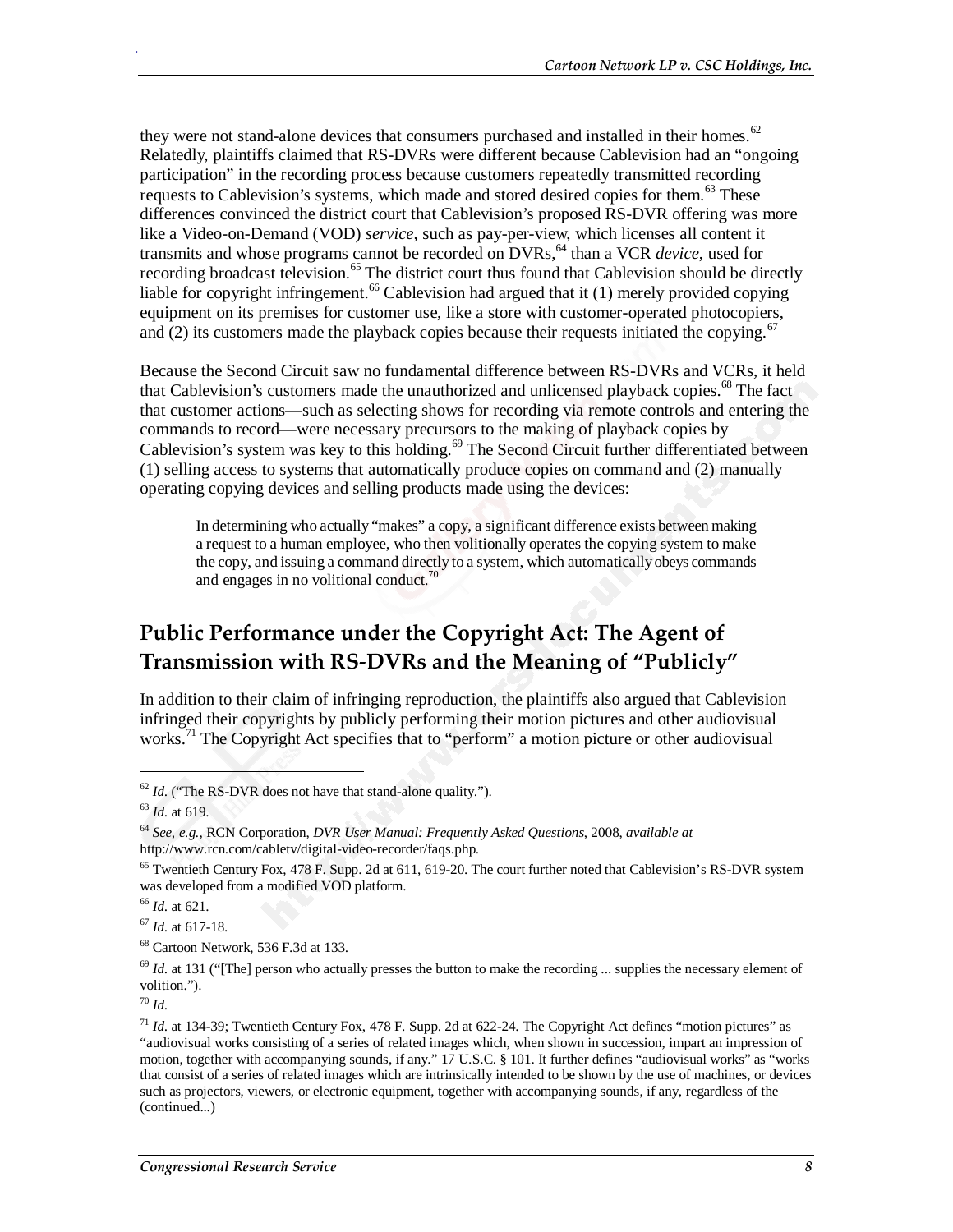work means "to show its images in any sequence or to make the sounds accompanying it audible."<sup>72</sup> The act further specifies that "publicly," when used in reference to performing a work publicly, means

(1) to perform or display it at a place open to the public or at any place where a substantial number of persons outside the normal circle of a family and its social acquaintances is gathered; or

(2) to transmit or otherwise communicate a performance or display of the work to a place specified by clause (1) or to the public, by means of any device or process, whether the members of the public capable of receiving the performance are in the same place or in separate places and at the same time or different times.<sup>73</sup>

The plaintiffs argued that Cablevision's unauthorized and unlicensed transmission of playback copies to RS-DVR customers was infringing under these definitions of "performance" and "publicly."<sup>74</sup> According to the plaintiffs, the transmissions were (1) *performances* because they showed the images comprising the programming in the same order in which the images were originally broadcast and (2) *public* because numerous people were capable of receiving the same broadcast content in different places at different times.<sup>75</sup> Cablevision did not contest that the transmissions resulted in the performance of plaintiffs' copyrighted works.<sup>76</sup> Rather, it argued that Cablevision's customers—not Cablevision—initiated the performances because the RS-DVR system only sent the recorded programs to consumers upon their request for playback.<sup>77</sup> Cablevision also argued that any performance, regardless of who initiated it, was not public because each customer viewed "a distinct copy of a program uniquely associated with one customer's set-top box and intended for that customer's exclusive viewing in his or her home."<sup>78</sup>

The district court disagreed with Cablevision on both who initiated the performance of playback copies transmitted to RS-DVR customers and what makes a performance public.<sup>79</sup> The district court held that Cablevision was the agent of the performances because Cablevision "actively participated in the playback process" when its computerized system transmitted the playback copies to consumers upon their request.  $80$  It further found that the customers' participation in the transmission of the playback copies—their use of remote controls to select previously recorded

1

<sup>(...</sup>continued)

nature of the material objects, such as films or tapes, in which the works are embodied." *Id*.

<sup>72 17</sup> U.S.C. § 101.

<sup>73</sup> *Id*. 74 Cartoon Network, 536 F.3d at 134.

<sup>75</sup> *Id.*

<sup>76</sup> *Id*. ("No one disputes that RS-DVR playback results in the transmission of a performance of a work."). <sup>77</sup> *Id*.

<sup>78</sup> *Id*. at 138; *see also* Twentieth Century Fox, 478 F. Supp. 2d at 622.

<sup>79</sup> Twentieth Century Fox, 478 F. Supp. 2d at 622-24.

<sup>80</sup> *Id*. at 622. The district court specifically likened Cablevision's conduct in transmitting the playback copies to customers to that of the video store owners in *Columbia Pictures Industries, Inc. v. Redd Horne, Inc.* In *Columbia Pictures*, the Third Circuit held that video store owners directly infringe the public performance rights in copyrighted works when they rent videos for customers to view in private, restricted-access booths within their stores. The defendants in *Columbia Pictures* placed tapes into VCR machines at the front of the store and transmitted the content of the tapes to separate viewing rooms within the store, where the tapes could be seen only by those who rented them. Columbia Pictures Indus. v. Redd Horne, Inc., 749 F.2d 154, 157 (3d Cir. 1984).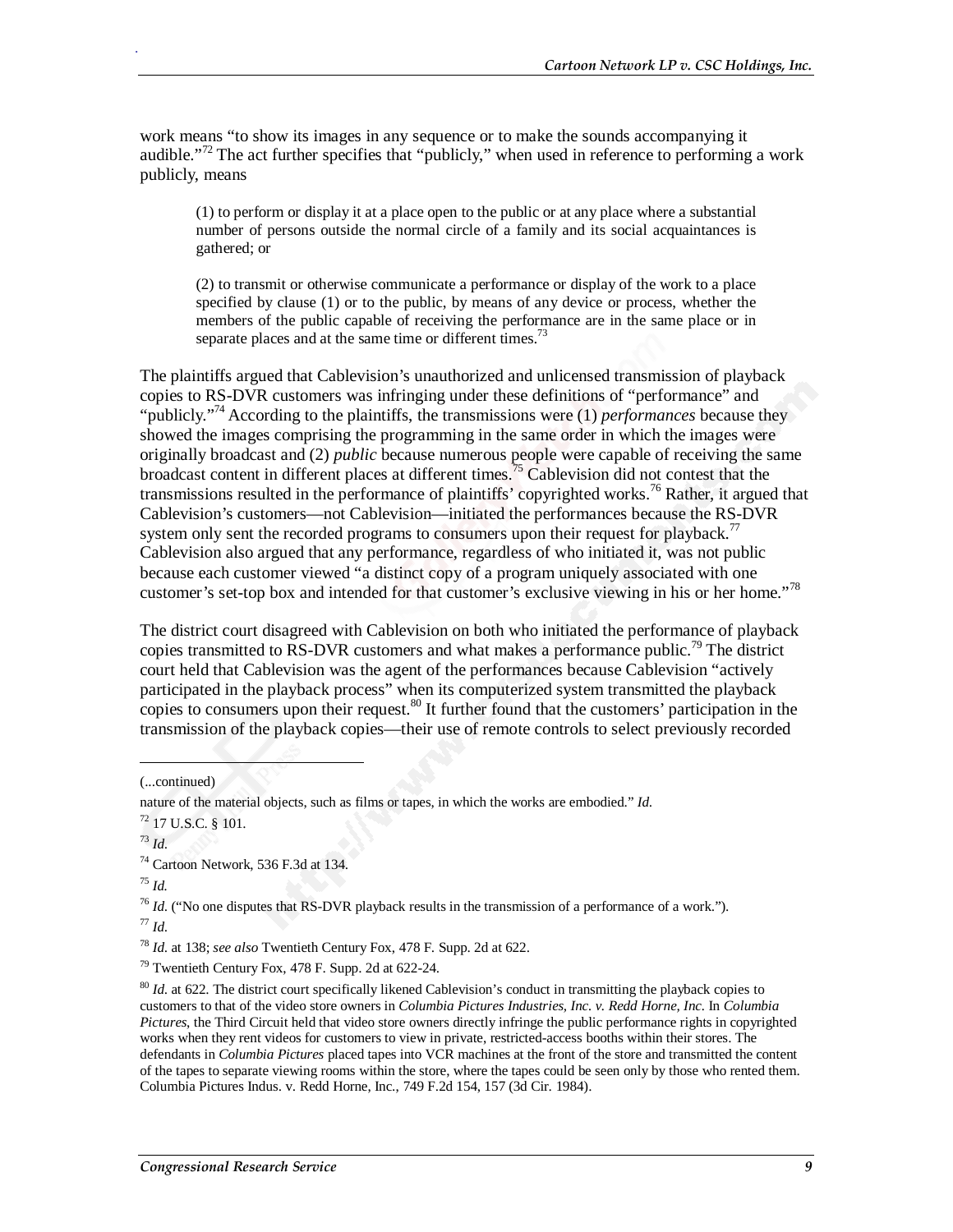content for viewing—was "too passive" for them to be the agents of the performance.<sup>81</sup> Finally, the district court held that the performances were public because multiple Cablevision customers received transmissions of the same shows.<sup>82</sup>

The Second Circuit reversed the district court on the question of whether unauthorized transmission of playback copies to RS-DVR customers constituted infringing public performances.<sup>83</sup> The Second Circuit did so without deciding whether Cablevision or its customers initiated the performance.<sup>84</sup> Rather, the court held that the performance was not "public" because different RS-DVR customers received individualized playback copies of the same television show.<sup>85</sup> The court found it significant that there was not a single playback copy transmitted to all subscribers who selected a particular show for recording and replay.<sup>86</sup> To the contrary, Cablevision ensured that each subscriber received a copy of the show viewable only on his or her set-top device.<sup>87</sup> This limitation, according to the Second Circuit, ensured that both factors used in determining whether a performance is public were unmet here: (1) the identity of the transmitter differed because the transmissions were made from different hard-drive storage spaces in response to commands from different customer remote-control devices, and (2) the source material of the transmission differed because the system saved individual copies of a program for each customer who requested recording of that program.<sup>88</sup> The Second Circuit's focus on this limitation does, however, raise questions about whether RS-DVRs must use Cablevision's allegedly "inefficient" method of recording content—which entails making and storing potentially thousands of copies of the same content—in order to avoid infringing the reproduction right.<sup>89</sup>

### **Effects of the** *Cartoon Network* **Decision**

The Second Circuit's decision, coupled with the Supreme Court's subsequent denial of certiorari in the case,  $90$  clears the way for Cablevision to deploy its proposed RS-DVR service commercially by protecting the latest in a line of technologies—stretching from VCRs to STS-DVRs to RS-DVRs—that allow consumers to time-shift their viewing of broadcast television.<sup>91</sup>

1

 $81$  Twentieth Century Fox, 478 F. Supp. 2d at 622.

<sup>82</sup> *Id*. at 622-23.

<sup>83</sup> Cartoon Network, 536 F.3d at 134-39.

<sup>84</sup> *Id*. at 134.

<sup>85</sup> *Id*.

<sup>86</sup> *Id*.

<sup>&</sup>lt;sup>87</sup> Id. Cablevision transmits playback copies into all homes in the same "node," or cluster of subscribers, as the customer for whom they are made, but only the customer for whom the copies are made has the necessary "key" to decrypt and view them. Twentieth Century Fox, 478 F. Supp. 2d at 615-16.

<sup>88</sup> Cartoon Network, 536 F.3d at 138.

<sup>89</sup> Network DVR Matter Goes to Court, *The Online Reporter*, May 27, 2006, at 8 (describing Cablevision's recording system as "inefficient").

<sup>&</sup>lt;sup>90</sup> The *Cartoon Network* plaintiffs had petitioned the Supreme Court for review of the Second Circuit's decision, but the Supreme Court denied this petition on June 29, 2009. *See* Brent Kendall, Supreme Court Clears Way for Cablevision DVR Service, *Dow Jones Newswires*, June 29, 2009.

<sup>91</sup> *See, e.g.*, Cartoon Network, 536 F.3d at 140 (lifting the district court's injunction); Deborah Yao, Cablevision's Great DVR in the Sky, *TechNewsWorld*, Sept. 23, 2008 (noting that the Cablevision RS-DVR service will be available in early 2009).